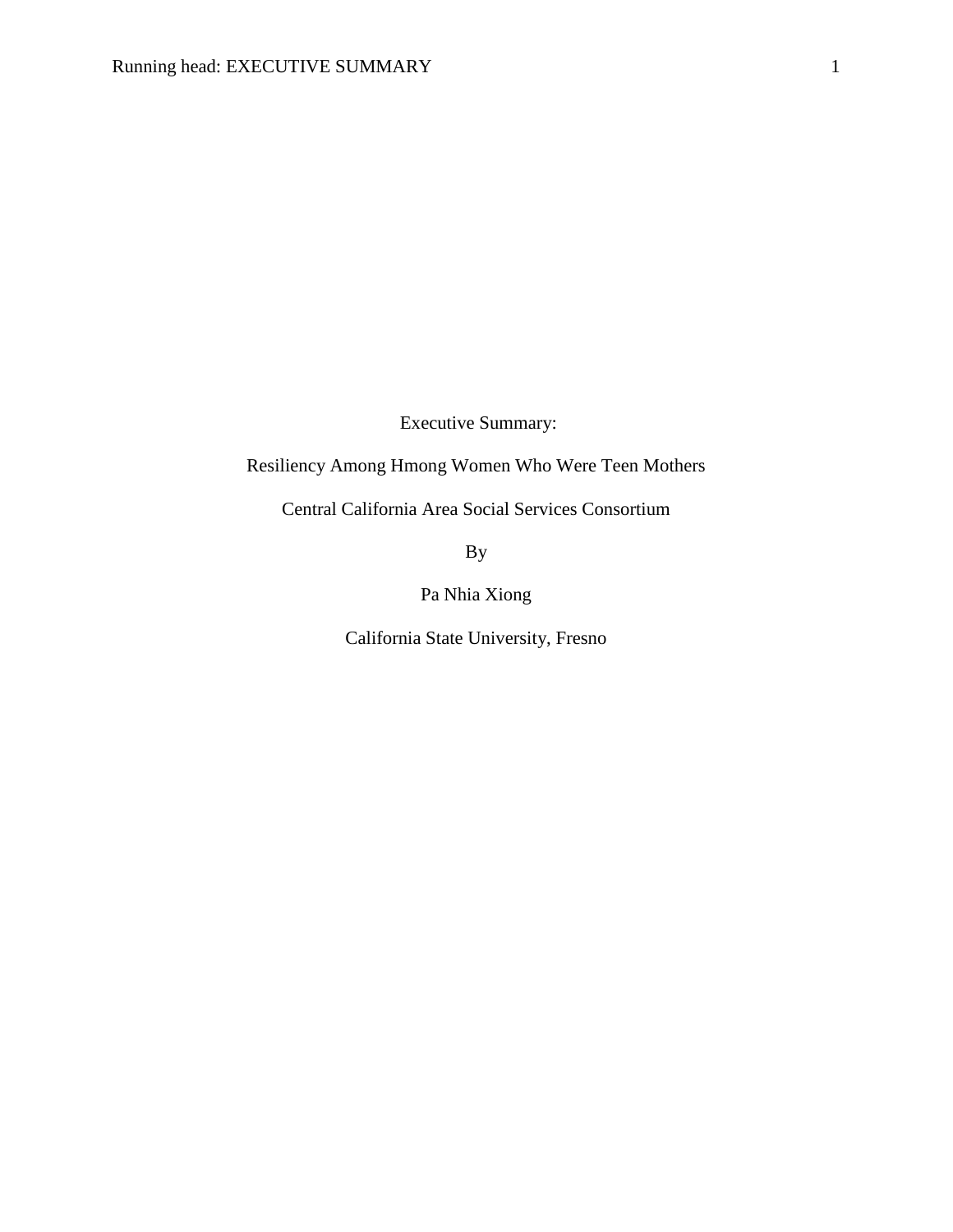#### **ABSTRACT**

# **RESILIENCY AMONG HMONG WOMEN WHO WERE TEEN MOTHERS**

Hmong teen mothers have endured many hardships throughout their lives, including financial and educational struggles along with cultural dilemma. This study was an in-depth qualitative research on the lived experiences of 10 Hmong women who were teen mothers between the ages of 13 to 20. This study focused on the adolescent mothers' experiences and how the role of young motherhood has shaped their lives and impacted their educational and career attainments. This study highlighted the positive outcomes of Hmong women who were teen mothers and provided a deeper understanding of how these women became resilient despite adversities in life. In order to better understand them and capture their resiliency, all of the participants were asked to share their unique life stories through their own perspectives. The important themes that emerged from the young mothers' interviews were resiliency, positive outcomes, traditional family and cultural expectations of oneself, the experiences of becoming teen mothers, and support systems. The findings from this research indicated that these Hmong women have become resilient despite hardships; therefore, being culturally married and having children at an early age did not hinder their abilities to achieve positive outcomes and educational and professional goals. In contrast, their experiences as teen mothers were the driving forces that motivated them to obtain higher education, professional careers, and financial stability.

Pa Nhia Xiong

May 2015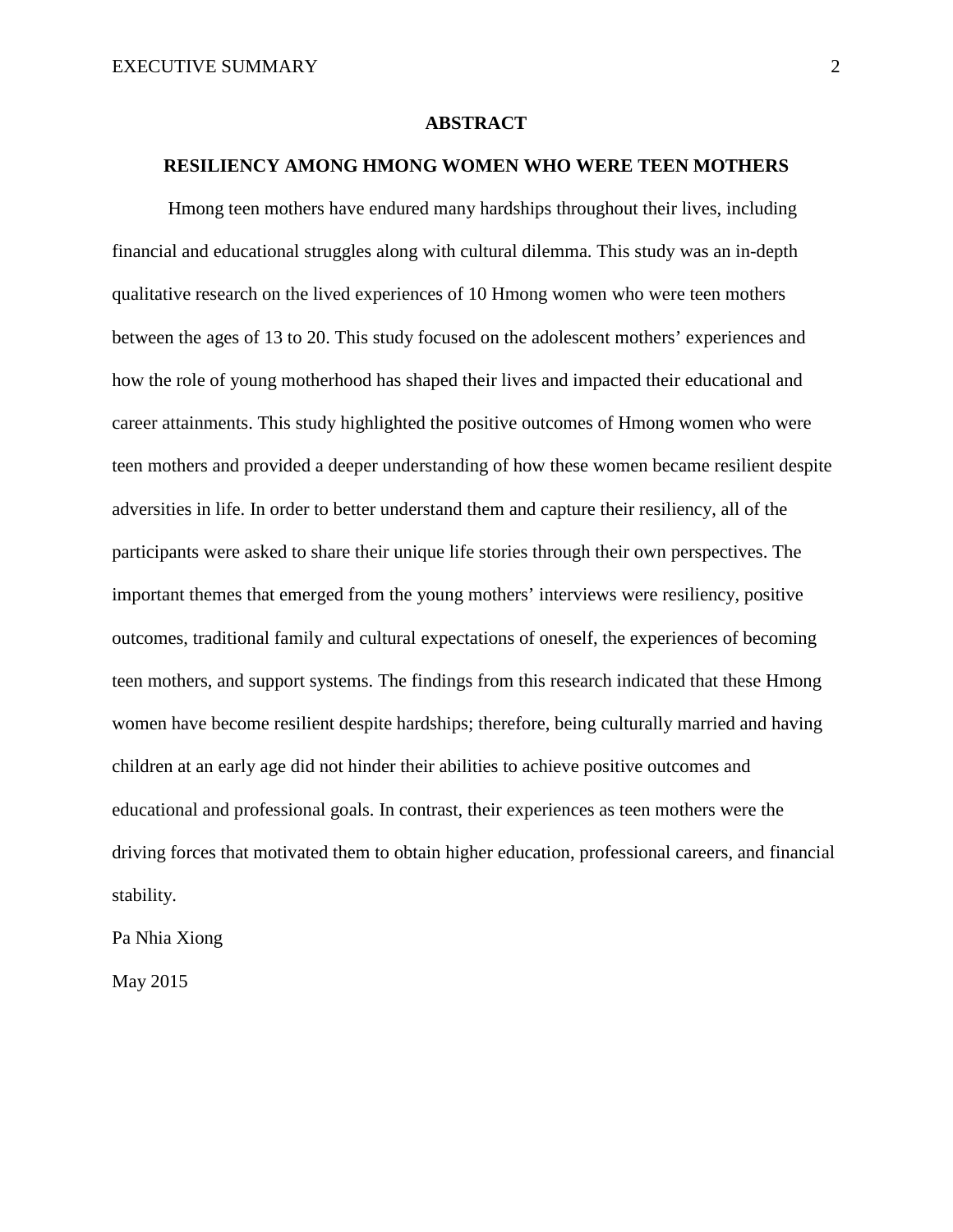#### **Introduction**

Teenage pregnancy and parenting have been recognized as one of the most critical social problems among adolescents in the United States. In addition, the negative perceptions regarding teen mothers' inability to succeed in life continues to exist in today's society. There are many research studies illustrating how teen pregnancy and motherhood have destructively impacted the teen mothers' educational attainment and future in America. On the other hand, there are few research studies that focus on the resilience and positive outcomes of adolescent mothers. Therefore, this research study concentrates on the positive achievements and lived experiences of teen mothers who have become resilient despite adversity. This study empowers teen mothers' voices to be heard from their own perspectives so they can change the negative perceptions and beliefs that are held in society concerning teen mothers.

#### **Description of Population**

Teen pregnancy and parenting is often viewed negatively by society and as a social problem. Further, teen mothers and their children are adversely affected by this social problem because policies and communities do not provide enough educational, financial, and emotional support to this population. However, another view is teenagers who became pregnant and made the decision to raise their children should be viewed as resilient and not as welfare dependents. The perception of welfare dependency among teen mothers is strongly held by society and that dependency should be discouraged. For instance, government welfare policy negatively impact teen mothers because policy makers strongly believe that programs such as cash aid, food stamps, and Medicaid are an attractive financial opportunity for single young mothers (Berglas, Brindis, & Cohen, 2003). In reality, teen mothers make up 5% of the welfare caseload and only 1% of the total is under the age of 18 (Berglas et al., 2003).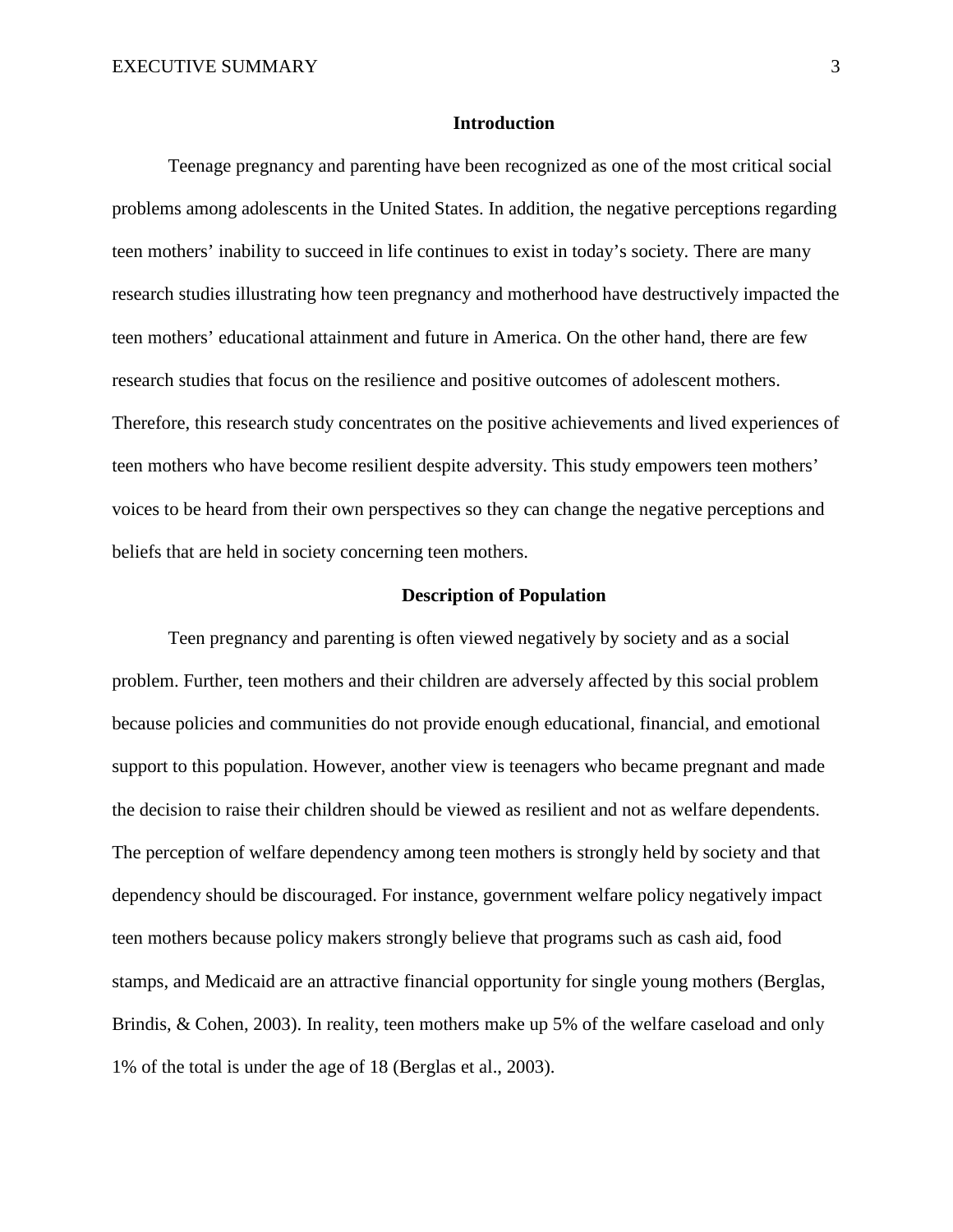Despite of all the hardships that teen mothers have to face and overcome, they want to become successful in school, thrive in life, and be productive citizens if given the opportunity to do so. What society needs to realize is that majority of teen mothers are willing to work longer hours, more jobs, work and attend school, and work much harder (in addition to the stress of motherhood) in order to provide for their children compared to other non-teen or adult mothers (Bowman, 2013). Teen mothers need positive role models, mentors, and caring adults in their lives to help pave the way to success. Teen mothers can become resilient when they have the support of their family, friends, extended families, and communities. Weed, Keogh and Borkowski (2000) state that with support, teen mothers will exhibit resiliency by learning to manage and cope with the challenges of childbearing and can place their lives back on track to achieve educational and employment success within five years after giving birth. Pregnancy and having parental responsibilities have been motivating factors for some teens to attain their education. Studies have shown that adolescent mothers actually want to do better in school and work harder once they have a child because they not only want to do well for themselves but also for their children (Klaw, 2008). The best outcomes for teen mothers are to graduate from high school, obtain a vocational or college degree, get a well-paying job, and become self-sufficient.

#### **Problem Statement**

The social problem of teen pregnancy and childbearing is largely present in families who are experiencing poverty. Poverty is strongly associated with causation and consequences of teen pregnancy and early motherhood (Berglas et al., 2003). Teen pregnancy and parenting are more likely to occur in minority groups that are economically and socially disadvantaged such as living in poorer and racially segregated neighborhoods with high crime rates, inferior housing, poor and low performing schools, and limited health services (Berglas et al., 2003). Youths who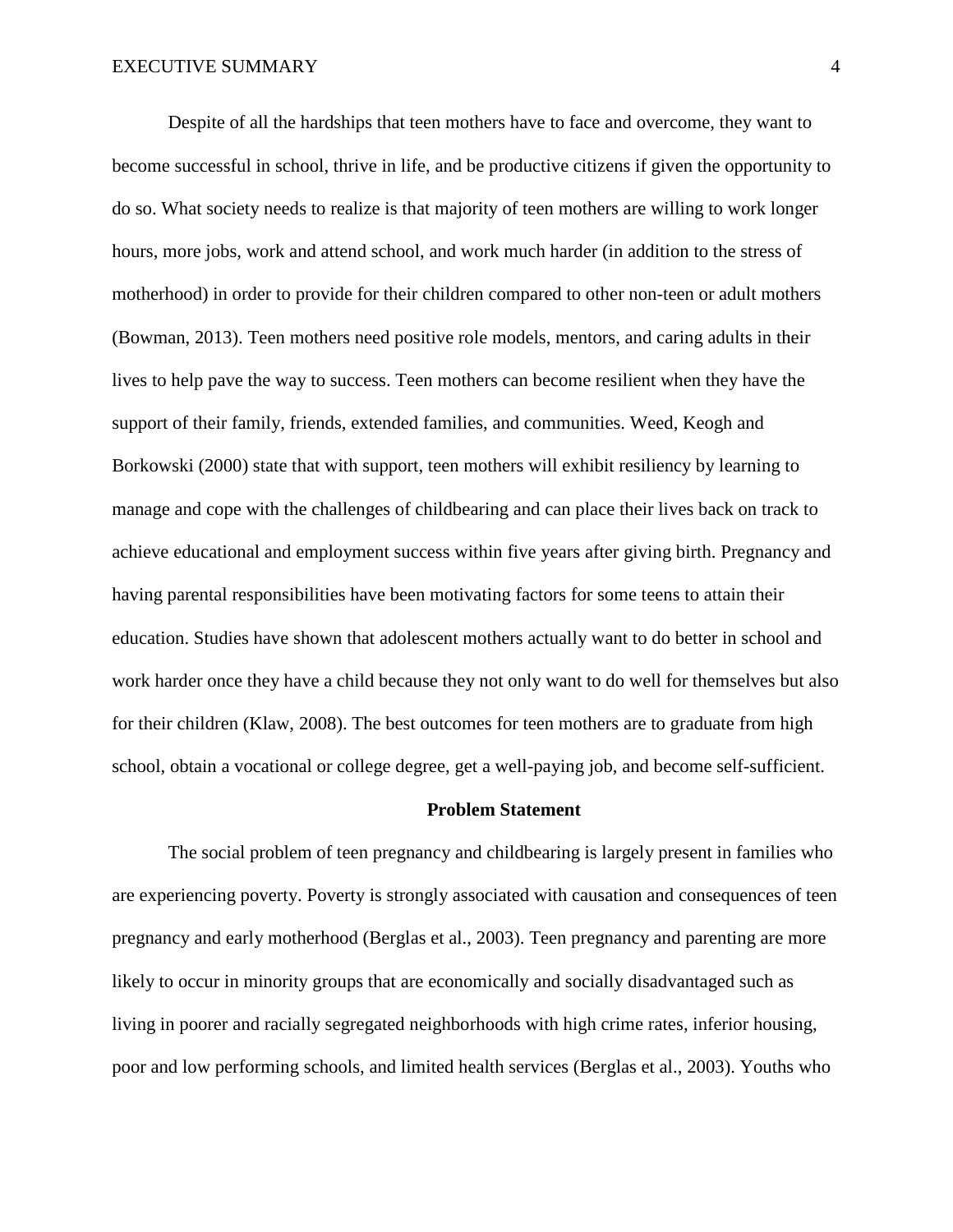live in disadvantaged neighborhoods have less access to economic resources; which will make them more likely to engage in risky and sexual behaviors and become pregnant. Other community characteristics and contributing factors are the parents or household members' level of education, the unemployment rate in the neighborhood, income level of adults in the community, religious and cultural beliefs, and the labor force participation of females in that community (Berglas et al., 2003).

The concerns of teen mothers impact the entire country on a daily basis. More than ever, teens nowadays have more access to sex education, birth control, and abortions but they are still having babies. According to the U.S. Department of Health and Human Services, National Vital Statistical Reports (2013), there were 3,952,841 babies born to females between the ages of 15 to 44 throughout the United States. Out of the total births, 116,212 babies were born to teenagers aged 15 to 19. Of this number, there were 11,981 babies born to teenagers of the Asian or Pacific Islander race. In California alone, 4,385 babies were born to teenagers from all different ethnic backgrounds (U.S. Department of Health and Human Services, National Vital Statistical Reports, 2013).

#### **Theoretical Framework**

This section will emphasize on defining and discussing resiliency theory and how researchers have applied it to the positive outcomes of teen mothers. The importance of the strengths-based approach and self-efficacy theory for empowering teen mothers will also be discussed.

The term "resiliency" is referred to the process that disrupts the negative trajectory from the risk to psychopathology; however, still results in adaptive outcomes even in the face of adversity (Weed, Keogh, & Borkowski, 2000). The word "resilience" is described as the ability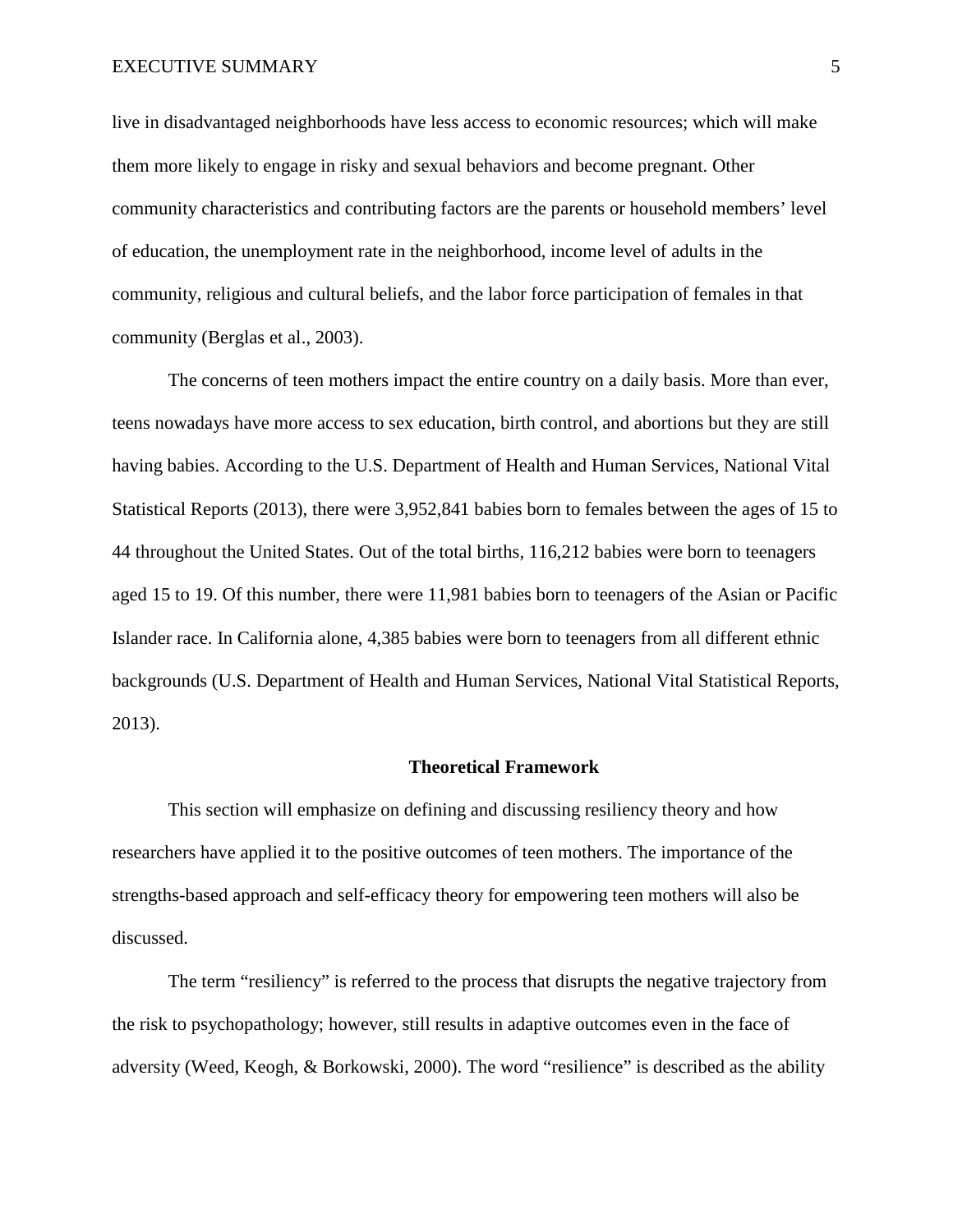to successfully cope or bounce back regardless of substantial adversity (Earvolino-Ramirez, 2007). Similarly, Dyer and McGuinness (1996) explained that resilience is the ability to bounce back from adversity; however, it is a challenge that every human being will eventually have to face because there is no escape. In addition, the American Heritage Dictionary (as cited in Dyer & McGuinness, 1996) defines resilience as "the ability to recover quickly from illness, change, or misfortune" (p. 1534). Another interpretation of resilience is that humans often survive and thrive despite risk factors, such as various types of problems and dysfunctions (Early & GlenMaye, 2000). Therefore, resilience implies that there is hope embedded in adversity and to believe in oneself that something positive will result from misfortunes (Dyer & McGuinness, 1996).

In order to promote resiliency among teen mothers, educators and professionals in the field must learn to sensitively work with teen mothers using the strengths approach. The strengths approach is intended to understand the clients' strengths, which involves examining their skills and abilities to survive against great challenges, gain knowledge, access resources, obtain goals, and require desires in life that may contribute to their success (Early  $\&$  GlenMaye, 2000). While using the strengths approach to work with individuals and families, it is also important to utilize the empowerment perspective to motivate them to become competent in defining their problematic situation, how to find realistic solutions to the problem, and to gain the ability to advocate for self and/or others. Since teen mothers are frowned upon from every angle in society, it is extremely vital that social workers eliminate their biases and use the strengths perspective to identify teen mothers' strengths and build upward to enrich their skills. The strengths approach is in line with the humanist approach, in which it is believed that humans have the capacity to grow, change, and adapt in life; the idea that humans are resilient (Early  $\&$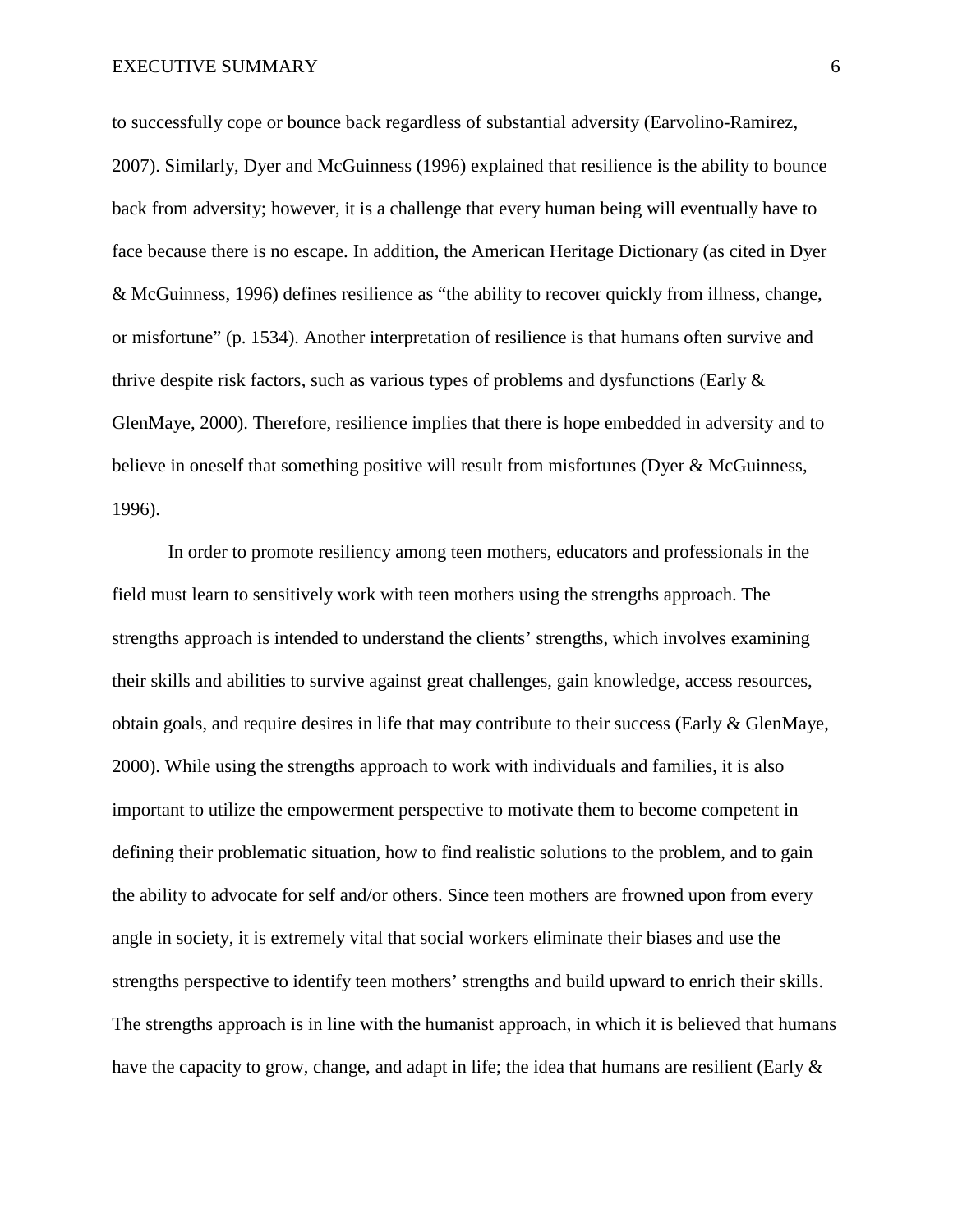GlenMaye, 2000).

Also associated with resiliency is self-efficacy theory. Self-efficacy theory can be described as individuals' beliefs in the capacity to successfully accomplish given tasks and the impact that self-belief have on motivation and achievement (Bandura, 1993; Martin & Dowson, 2009). In addition, Schultz (2014) explains that self-efficacy deals with individuals' beliefs about how well they will achieve their goals; therefore, personal self-efficacy is a strong factor in determining how a person thinks, feel, behave, motivate themselves, and how he/she functions in society. It is believed that individuals develop self-efficacy from mastery experiences such as the goals were achieved through perseverance, overcoming obstacles, and from observing others succeed through persistent efforts (Jamal, 2014). Similarly, academic self-efficacy has been found to be a predictor of teen mothers' educational aspirations or achievements. It is believed that the teen mothers who trust their capacities and efforts, despite having doubts about passing classes or graduating on time, are more willing to try harder and put forth more efforts in their attempts toward achievements (Jamal, 2014). Academic self-efficacy does not pertain to the amount of skills that teen mothers have but what they can do with their existing skills to enhance their future (Jamal, 2014). Therefore, it is definitely possible that teen mothers can be successful in school and in life if they believe in their abilities.

## **Methodology**

The data were gathered from 10 Hmong female participants in Fresno County. The researcher conducted face-to-face interviews with participants to collect in-depth information about their life journeys. A phenomenological approach was used to conduct this qualitative study. Phenomenology is the best approach for this research because it allows participants to describe the meaning of their lived experiences of a concept or phenomenon such as adolescent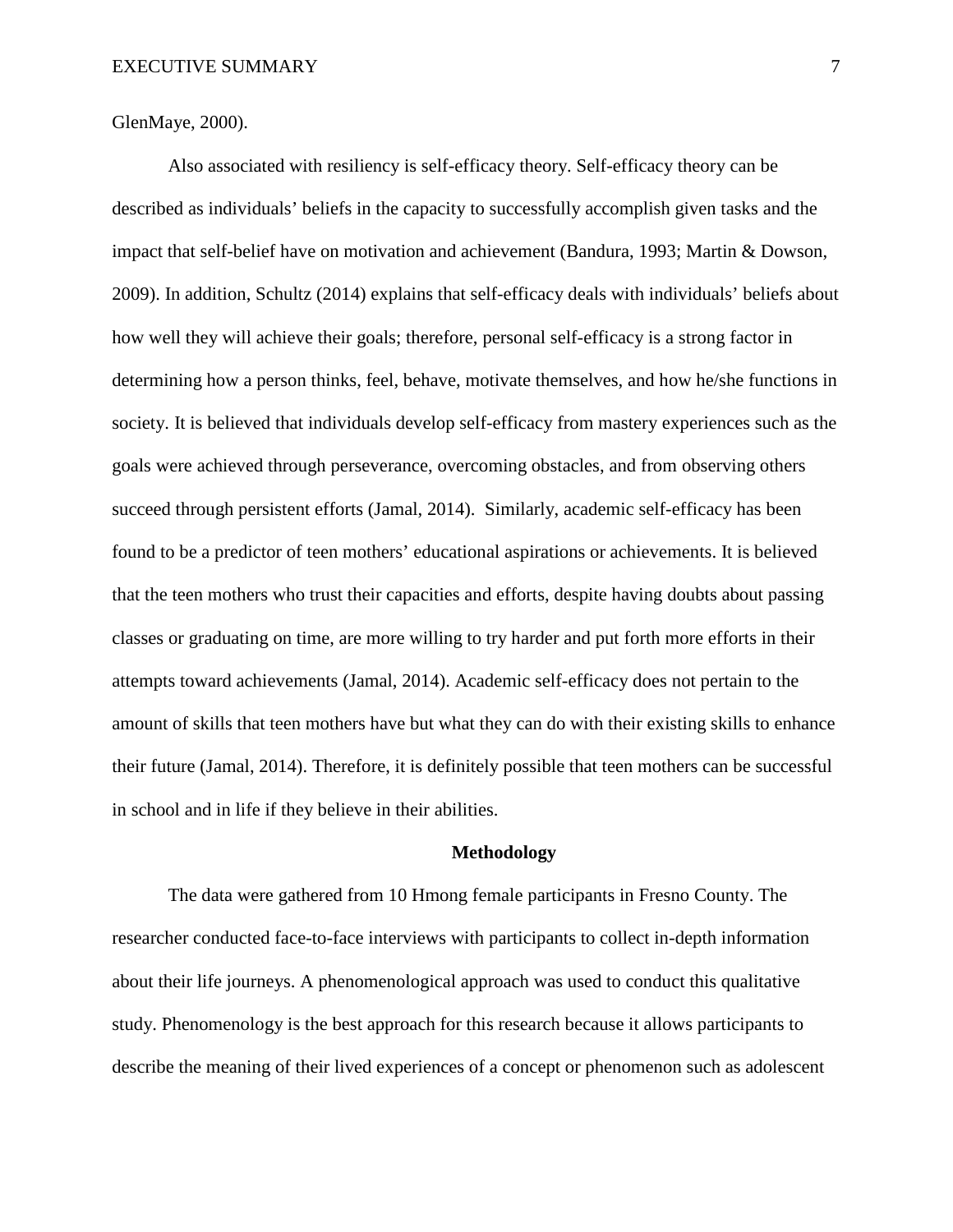mothers (Creswell, 2007). Moreover, phenomenology provides a deeper and more in-depth understanding of the individuals' experiences, emotions, opinions, and perceptions. The phenomenological framework will benefit this research study because it will enhance society's understandings on how the teen mothers "experience the world, how they experience their everyday lives, and how it feels to walk in their shoes" (Creswell, 2007, p. 76).

The primary questions for this research study are 1) How do Hmong teen mothers become resilient against all odds?, 2) What are the barriers to resiliency among Hmong teen mothers?, and 3) How does teen motherhood impact and shape Hmong women's overall quality of life? The main concept examined in this study is resiliency among Hmong women who were teen mothers. This research study identified the positive outcomes of Hmong teen mothers and described how they were able to bounce back and become resilient despite hardships.

## **Findings**

### Demographics

The 10 participants in this research study currently reside in Fresno County. All participants were mothers before the age of 20. Other demographic findings include:

- One participant had one child, 2 participants had two children, and 7 participants had three children.
- Three (3) of the 10 participants (30%) were between the ages of 18 to 28 and 7 of them (70%) were between the ages of 29 to 39.
- Eight (8) of the participants were born in the United States and 2 were born in other countries: Thailand and Laos.
- Of the 10 participants, 3 of them were culturally married at the age of 14; 3 were culturally married at age 15; two (2) were culturally married at age 17; one (1) was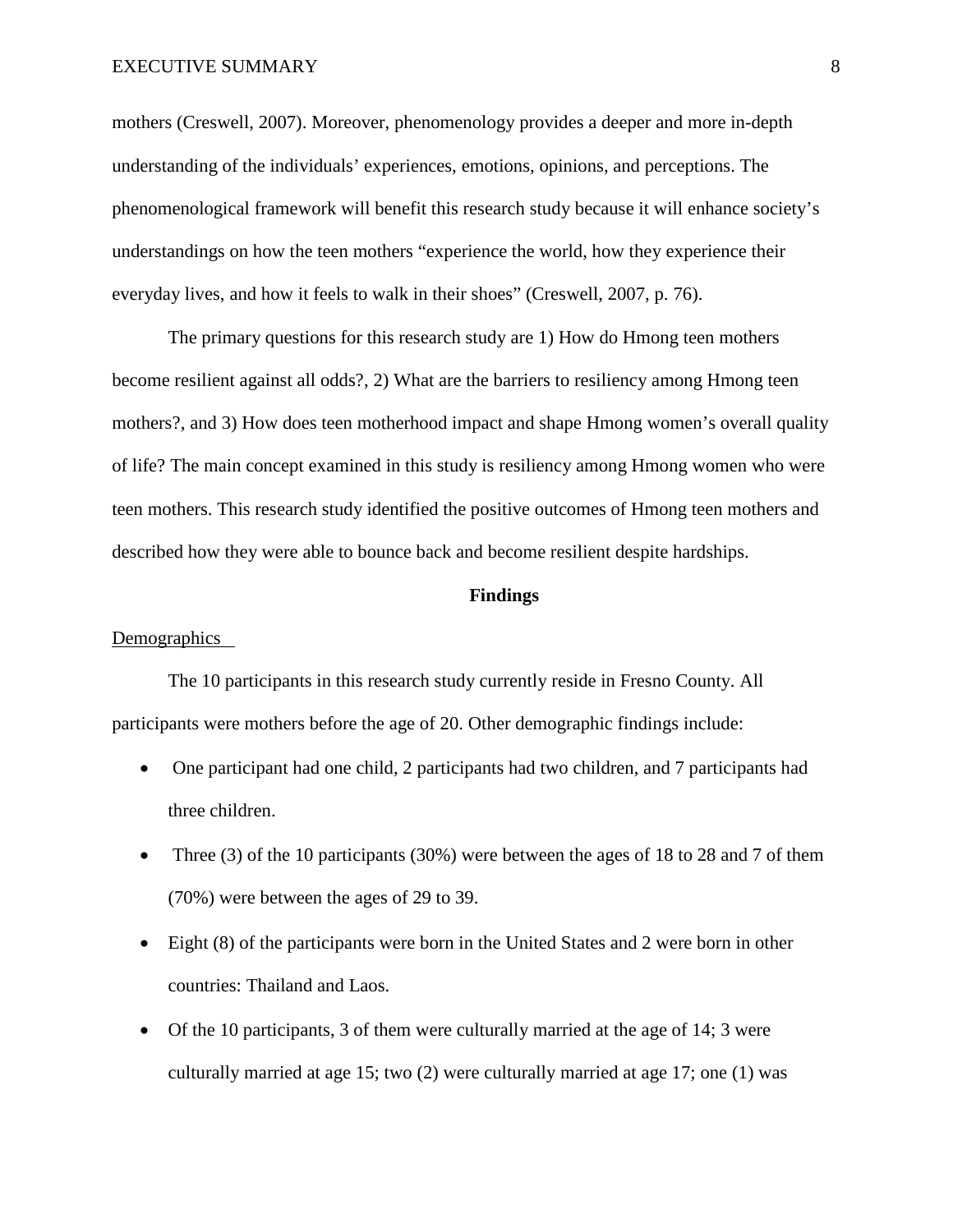culturally married at age 18; and 1 was culturally married at age 19.

When participants shared that they were culturally married, they meant that they had traditional Hmong weddings in which the grooms paid an endowment to the brides' parents; however, they were not civilly (legally) married nor obtained marriage licenses through the court system in this country. Three of the 10 participants disclosed that they became pregnant before they were culturally married to the fathers of their children who were their boyfriends at that time. All of the participants were culturally married by the time their first child was born. Therefore, these Hmong participants do not fit the stereotype about unwed single teen mothers.

Of the 10 participants, nine obtained high school diplomas and one obtained a General Educational Diploma (GED). From the 10 participants, four have achieved their bachelor's degrees, two have achieved their master's degrees, two have achieved their doctorate degrees; and two participants are currently pursuing their bachelor's degree in which one will be graduating in May, 2015. The participants had career goals that pertain to the helping professions such as social workers, school counselors, pharmacists, and lawyers.

All participants grew up in large families, which consisted of their parents and five to 13 siblings living together in one household. Nine of the 10 participants' families were low-income and received public assistance such as cash-aid, CalFresh (previously known as Food Stamps), Medi-Cal, and low-income housing or Section 8. All the participants reported that their biological parents were strict, over protective, and had high expectations for them.

# The Thematic Experiences of Becoming Teen Mothers

The women in this study have lived through positive and negative experiences that have shaped their lives as young mothers. Each woman has a unique story that defines who she is as an individual and her meaning of life. As they shared their personal stories, these themes were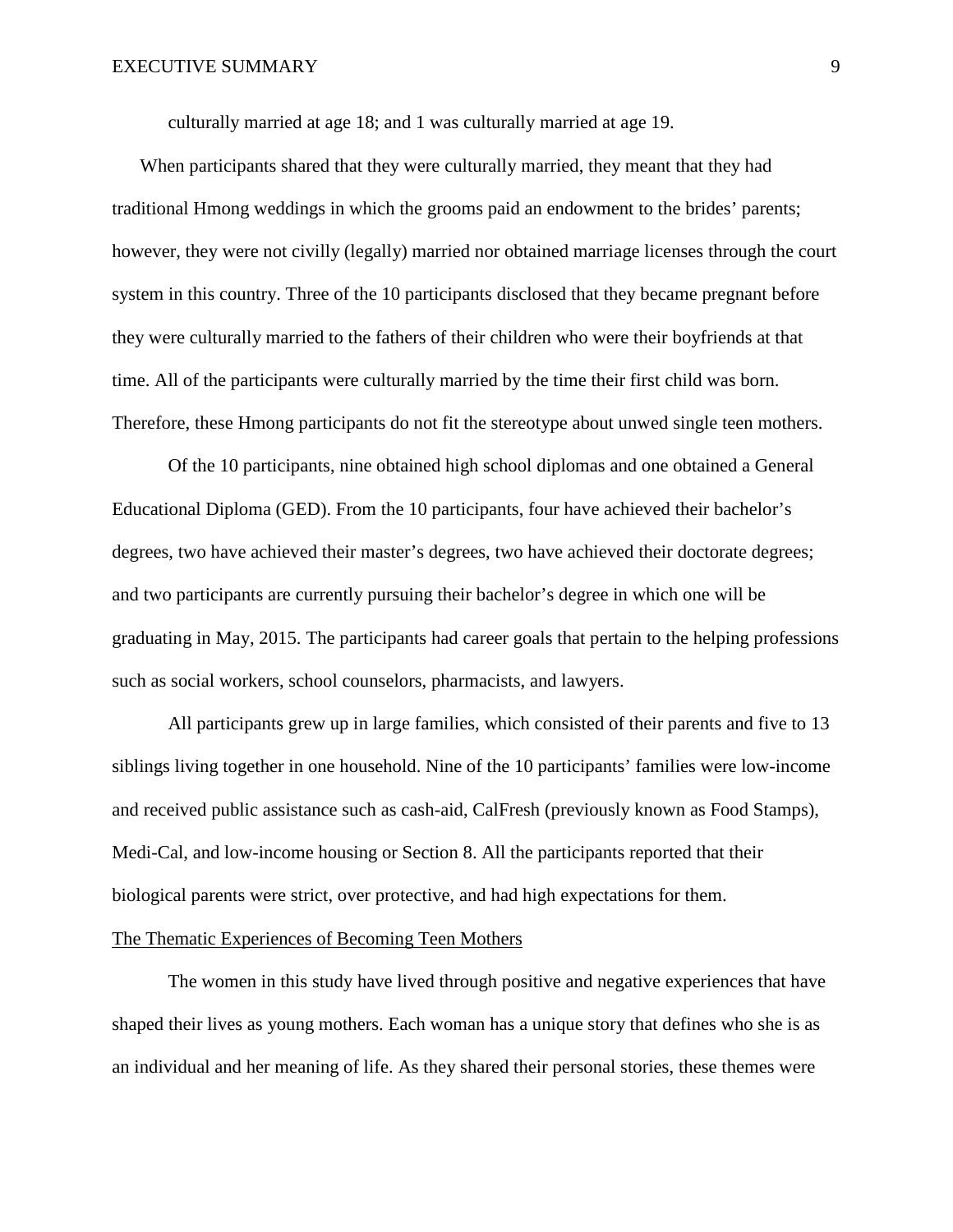gathered to highlight the teen mothers' experiences and include: reaction to pregnancy, their challenges in obtaining personal and educational goals, society's perceptions of teen mothers, their thoughts on how being a teen mother has impacted their lives, their advice to teen mothers and support systems.

## Initial Reaction to First Pregnancy

All 10 participants had mixed reactions when they found out that they were pregnant. Their initial reactions or feelings vary from happiness, excited, and accepting to being shocked, questioning, nervousness, scared, and unprepared. Although the pregnancies were unplanned and the participants had different reactions to becoming a mother, they stated that it was "normal" in the traditional Hmong culture to have children before the age of 20. Seven of the 10 participants who became pregnant after marriage stated that they were accepting of becoming young mothers because the purpose of marriage was to procreate; therefore, it was a "normal" role for a Hmong female. For a few participants who described that they were happy to learn about the pregnancy, they now realized that they were too young at that time to understand how hard it were to be young mothers.

In addition to the stress of becoming teen mothers, the participants between the ages of 14 to 17 who were culturally married and became pregnant while in high school were fearful of the law in this country. Eight of the participants' husbands were more than three years older. In the traditional Hmong culture, it was acceptable for under aged females to marry adult males or males who were more than two years older than them. For this reason, four of the eight participants were more terrified of their husbands having to go to jail for statutory rape compared to finding out that they were pregnant. This fear forced these four participants to obtain their marriage licenses to avoid the chance of their husbands going to jail.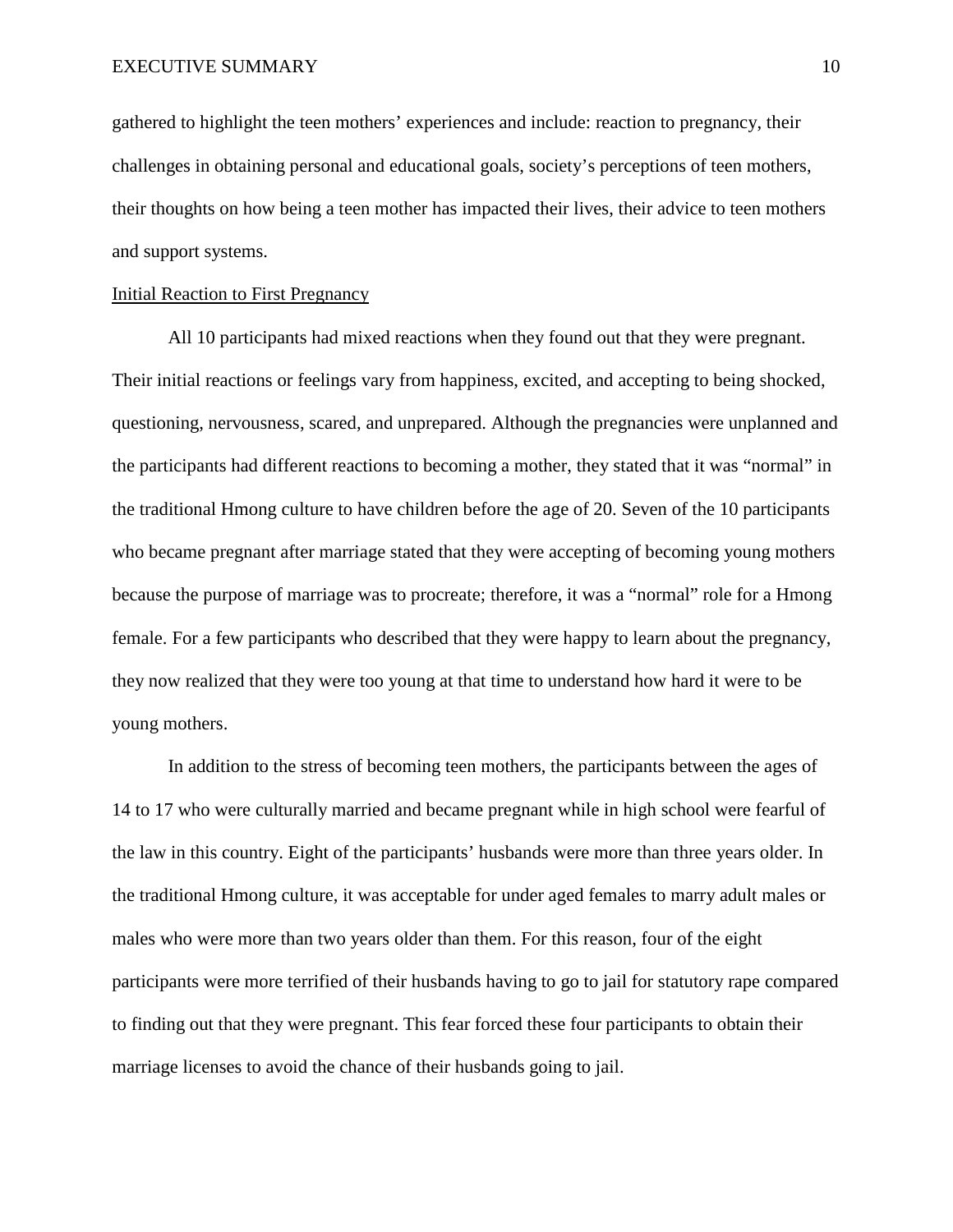Due to the different cultural expectations between the Hmong and Western cultures, the participants had a difficult time integrating both of cultures into their lives. Being a Hmong woman who is trying to adapt into two different cultures in the United States is unbearable at times. The Hmong culture had always believed in marriage and procreation at an earlier age. On the other hand, Western society looks down upon early marriages and pregnancies. The expectations of these two cultures clash, which places the teen mothers in the middle and not knowing where they belong in society.

#### Teen Mothers Proving Society Wrong

In addition to becoming pregnant and trying to pursue their education, these participants had to deal with stigma and stereotypes from society and family members. Some of the family members doubted the young mothers' ability to achieve higher education, and the traditional Hmong men frowned upon the young mothers due to the believe that Hmong women should not be educated. Moreover, it is clear that society holds negative perceptions about teen pregnancies and teen parents. All participants felt as though they had been discriminated against as teen mothers. They felt that people were constantly judging them and starring at them as though they had committed a crime. The discrimination and stereotypes was aimed at teen mothers from multiple angles and sources: their own neighborhoods, communities, cultures, and families. The participants felt that society doubted their abilities and strengths; often they experienced the societal stereotype that teen mothers would not amount to anything. In addition, the participants had heard people snickering and labeling them as welfare mothers.

Moreover, these women reported that their physicians were doubtful and discriminatory against them as teen mothers. Those women who had Caucasian physicians faced more stereotypes compared to those who had Asian physicians. Four of the 10 Hmong women stated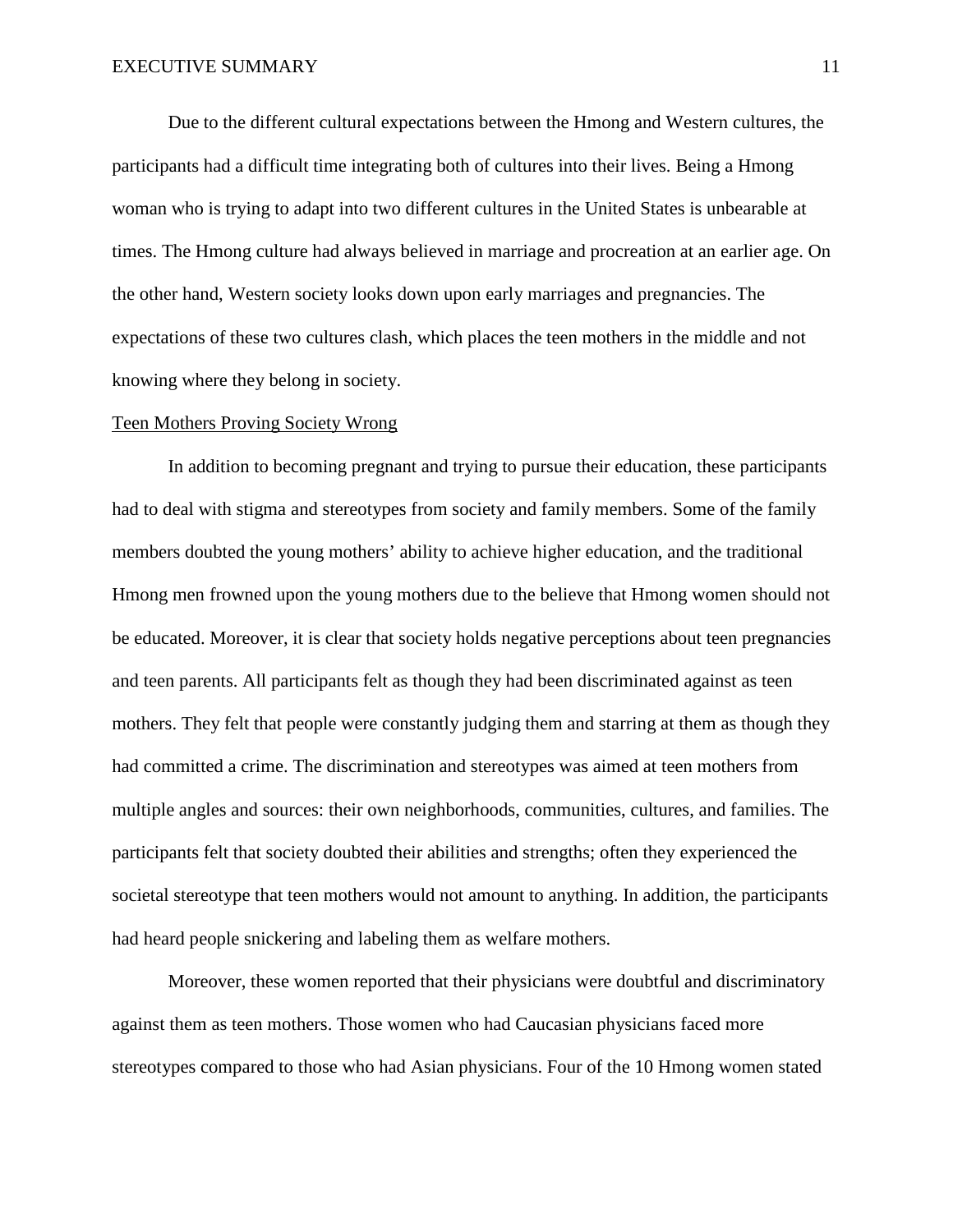that their Caucasian physicians assumed that they were incapable of parenting their own children; therefore, these physicians only provided them with the option of having abortions or giving their children up for adoptions. These participants reported that they were upset and scared at the same time. For these reasons, they changed physicians and sought prenatal services from Asian physicians because they were more understanding and nonjudgmental toward them for having children at a young age.

## Challenges of Being a Teen Mother

Besides the negative energy from the external forces, all of the participants also faced life challenges of obtaining their personal and educational goals. All participants shared that they have had financial struggles and faced the challenges of balancing life as students, mothers, wives, daughter-in-laws, and employees. They felt that time management was difficult because they had to sacrifice their time between homework and children. Other challenges that the majority of the participants had in common were 1) the power struggle and relationship conflicts within their marriages, 2) the days when they had to choose between their sick children or going to school, 3) fighting hard for their education while losing focus on their children's education, and 4) lacking quality time with their children and spouses.

The two participants who obtained their doctorate degrees described that there was an internal struggle for them when they got accepted to go to college out of town. As they planned their career paths to becoming a lawyer and pharmacist, they had to sacrifice and feared the possibility of losing their education or husbands and children. However, through the support of their husbands and their in-laws, they achieved their dreams and continue to have the two most important things in life: education and family.

#### Role Models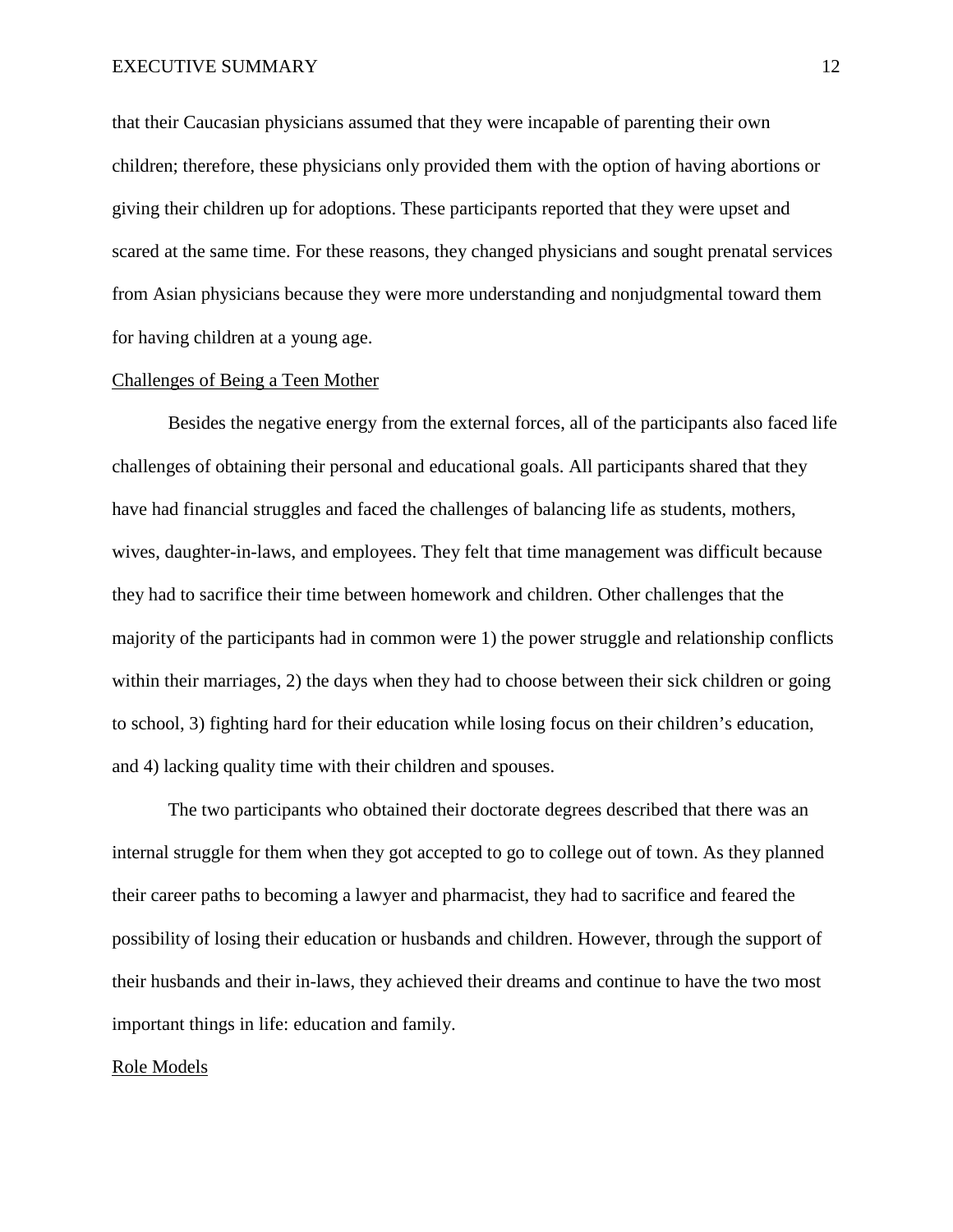Nine of the 10 participants stated that their biological parents were not formally educated in the United States. Their parents arrived to the United States when they were adults and were encouraged to find employment to support their families. Even though their parents did not have educational opportunities in this country, they had always motivated their children to pursue higher education. These participants shared that their role models were their mothers, fathers, or both parents. Two participants believed that their fathers had profound impacts on their lives and instilled words of wisdom that laid the foundation for them to fight against all odds in order to achieve their dreams.

#### Goals that Were Put on Hold

Six of the 10 participants stated that they did not have to put any goals on hold due to getting pregnant early and becoming a teen mother. These participants maximized their support systems and did not put their education on hold. They sacrificed and remained focused on their educational and career goals; therefore, they finished high school and went directly to college. They were willing to suffer financially during their younger years in order to provide their children with a better and financially stable future. The participants stated that being a young mother did not affect them because they were goal-oriented, had college plans, and were willing to struggle to accomplish their dreams.

Four of the 10 participants admitted that they had goals that they had to put on hold due to the unplanned pregnancy. One participant stated that she did put her college education on hold due to the challenges of raising two children, working full-time, and having household responsibilities as a wife. However, she resumed when her children were a few years older to obtain her bachelor and master degrees. Although three of the participants accomplished their educational goals, they felt as though they had put other aspects of life on hold. For example,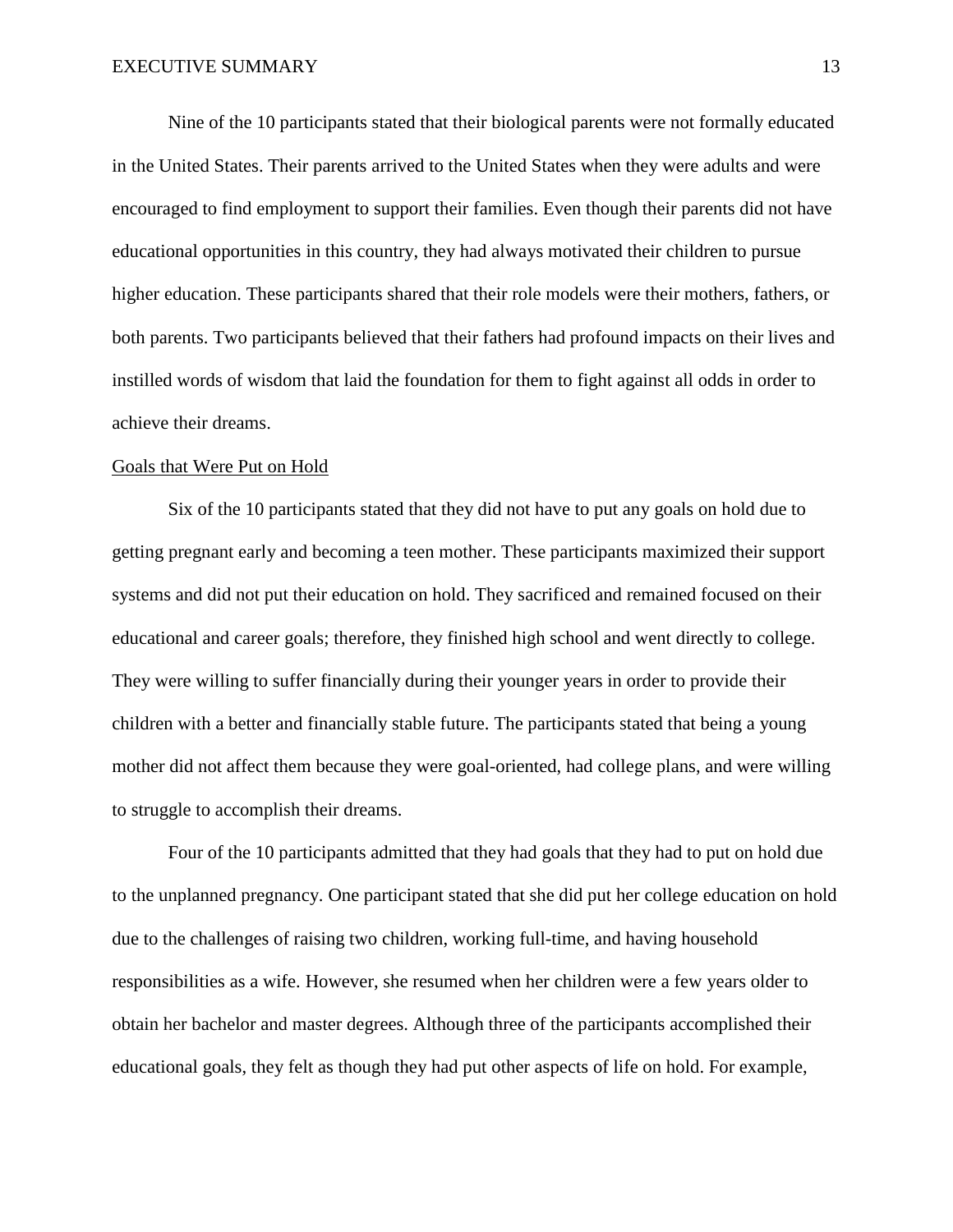they shared that they wanted to travel the world, study abroad, become more involved in community organizing, and spending more one-on-one time with their newlywed spouses. Most Rewarding Aspects and Positive Impact

The most rewarding aspects for all 10 participants were their children. They expressed that their children had shaped them into who they are today. Their children have made them appreciate the little things in life and to not take life for granted. They believed that their children made them strive tirelessly to become better and stronger people. These participants explained that due to the hardships of being young mothers, they had to work twice as hard to show people that they were worthy and deserving of people's respect as human beings. They hope that someday their children will forgive them for not being able to spend ample time with them during their infant years. However, they want their children to understand that they had to sacrifice and work extremely hard in order to give their children the life that they never had.

A few participants also recognized that their children strengthen their marital relationship and communication between the families. They believed that their children brought love, joy, laughter, motivation, and hope into their lives. Despite the hardships that these participants faced, they believed that being teen mothers have had made positive impact in their lives. The participants have learned at a young age that their experiences as teen mothers have made them become stronger, independent, brave, hardworking, fast learners, and humble. However, these women are not recommending that all teenage girls should become teen mothers.

## What Would They Change About Their Life Journeys?

The participants were asked if they would like to change anything about their life journey as teen mothers. All of the 10 participants explained that if they were given the opportunity to go back in time to their teen mother years, they would not change the fact that they had their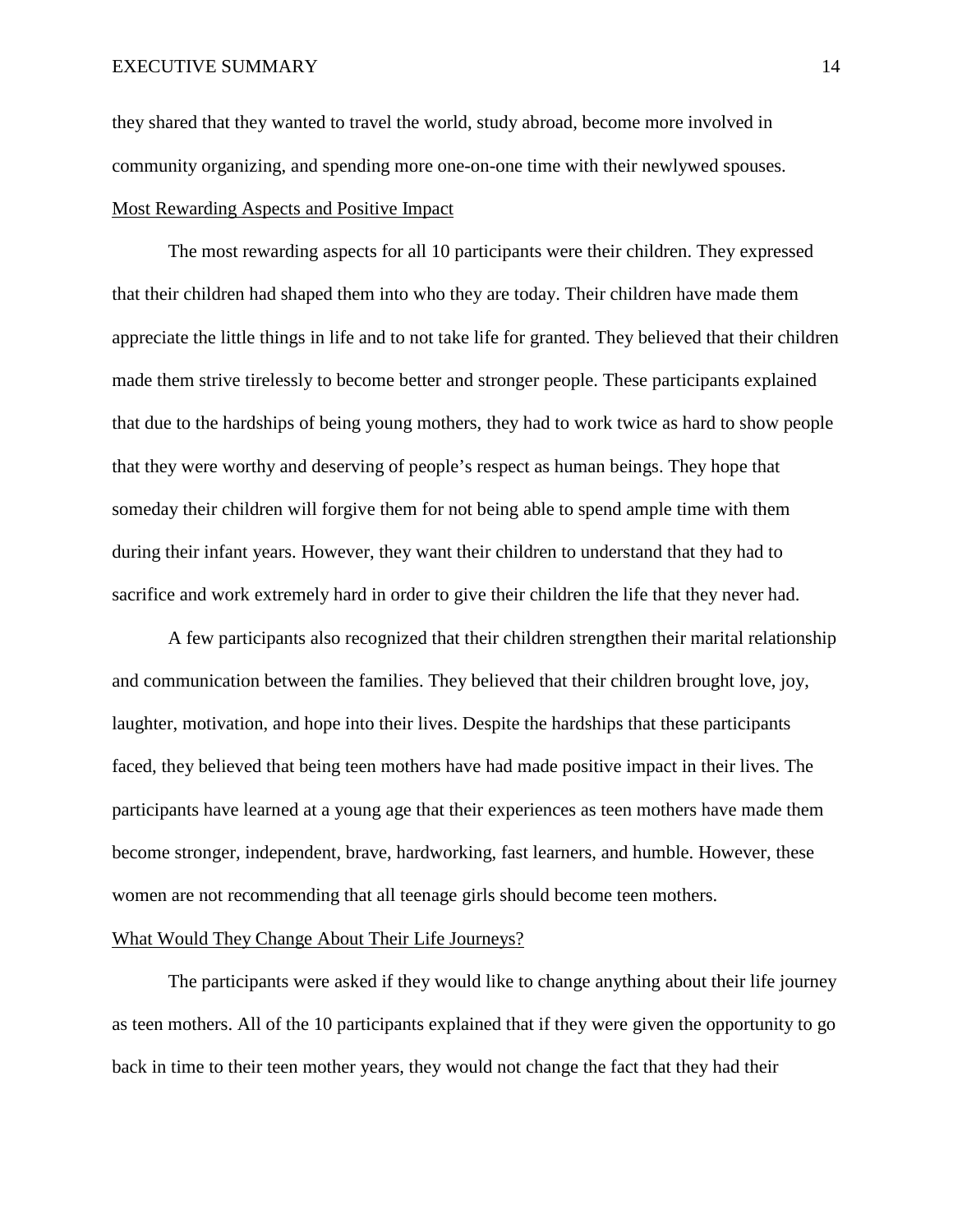children. They also have no regrets about giving births to their children. Seven of 10 participants blatantly stated that they would not change one thing about their life journeys because it would change everything about themselves and who they are today. They are proud and happy in their own skin because they have accomplished so much thus far. In contrast, three of the 10 participants admitted that they would like to change at least one thing. They wished that they could have lived with their parents until they were older instead of marrying so early. They felt as though they did not have the opportunity to spend time with their parents and make them proud.

#### Advice to Teen Mothers

All 10 participants have inspiring advice for the teen mothers who are in their shoes. They are encouraging teen mothers to never give up on their goals and dreams in life. They hope that teen mothers will strive high, believe in themselves, never stop dreaming, keep their heads up during hard times, find and use support systems around them, and prove people wrong. Support Systems

All of the Hmong women who participated in this study had found that in addition to having self-motivation, they also had support systems that played important roles in their educational successes and positive outcomes. The support systems in their lives include their spouses, family members, such as their in-laws, public assistance programs, low-income programs, and teen parenting education.

One of the most common support systems that each participant mentioned was their husband. Although some praised their husbands more than others did, it was apparent that their spouses cared enough to work hard to financially support their children while these women pursued their education. At the same time, their spouses have never tried to stop them or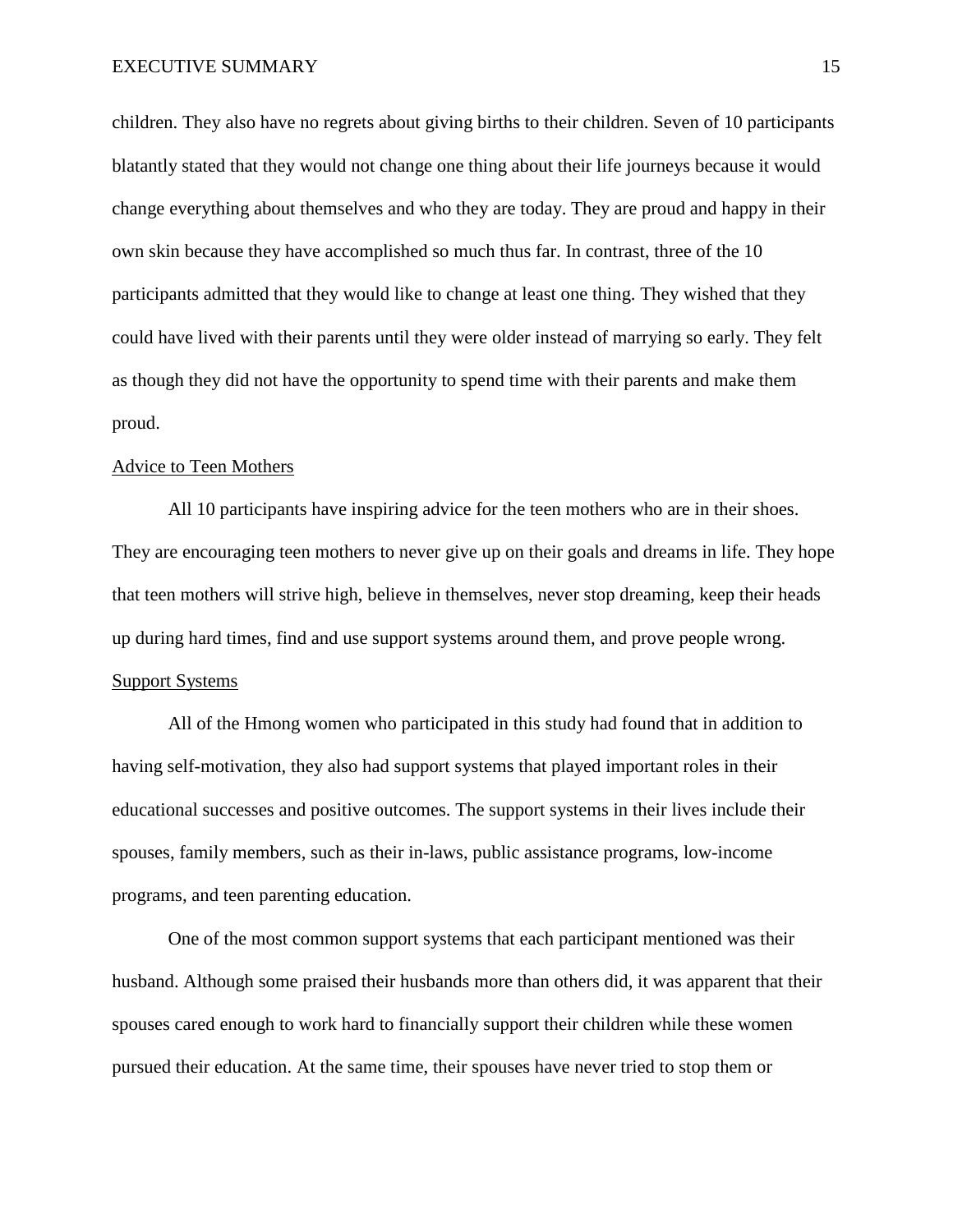discourage them from obtaining higher education or careers. During their teen mother years, majority of their spouses worked; therefore, the majority of them did not qualify for public assistance such as cash- aid and CalFresh; however, seven of the participants qualified for Medi-Cal. Only two participants qualified for all assistance such as cash-aid, CalFresh, and Medi- Cal. One participant was not aware of such public assistance; therefore, she did not receive aid. Other programs that helped support the majority of these participants were 1) the CalWORKs Welfare to Work program, 2) the CalLearn program, and 3) the Women, Infant, and Children (WIC) program.

# **Discussion**

This study was inimitable because it highlighted the cultural strengths and positive outcomes versus the shortfalls in the participants' lives. One of the most important aspects that these Hmong women have in common is resiliency. Despite the challenges, hardships, negative perceptions, and stereotypes that these Hmong women have endured as teen mothers, they have overcome life obstacles and rose above society's expectations of them. These Hmong women have also learned the importance of self-efficacy through their cultural and parental expectations at a young age; therefore, it has positively contributed to their strengths in fighting against all odds when they were young mothers. Being teen mothers with multiple responsibilities have empowered them to set and accomplish lifelong goals without allowing others to interfere. These women have prevailed and are self-determined individuals.

It is evident that becoming teen mothers did not hinder these young women's abilities to set and accomplish lifelong goals. They are ambitious and successful in balancing the Hmong and Western cultures along with their multiple roles as mothers, wives, daughter-in-laws, and students. These Hmong women utilized their cultural expectations and young motherhood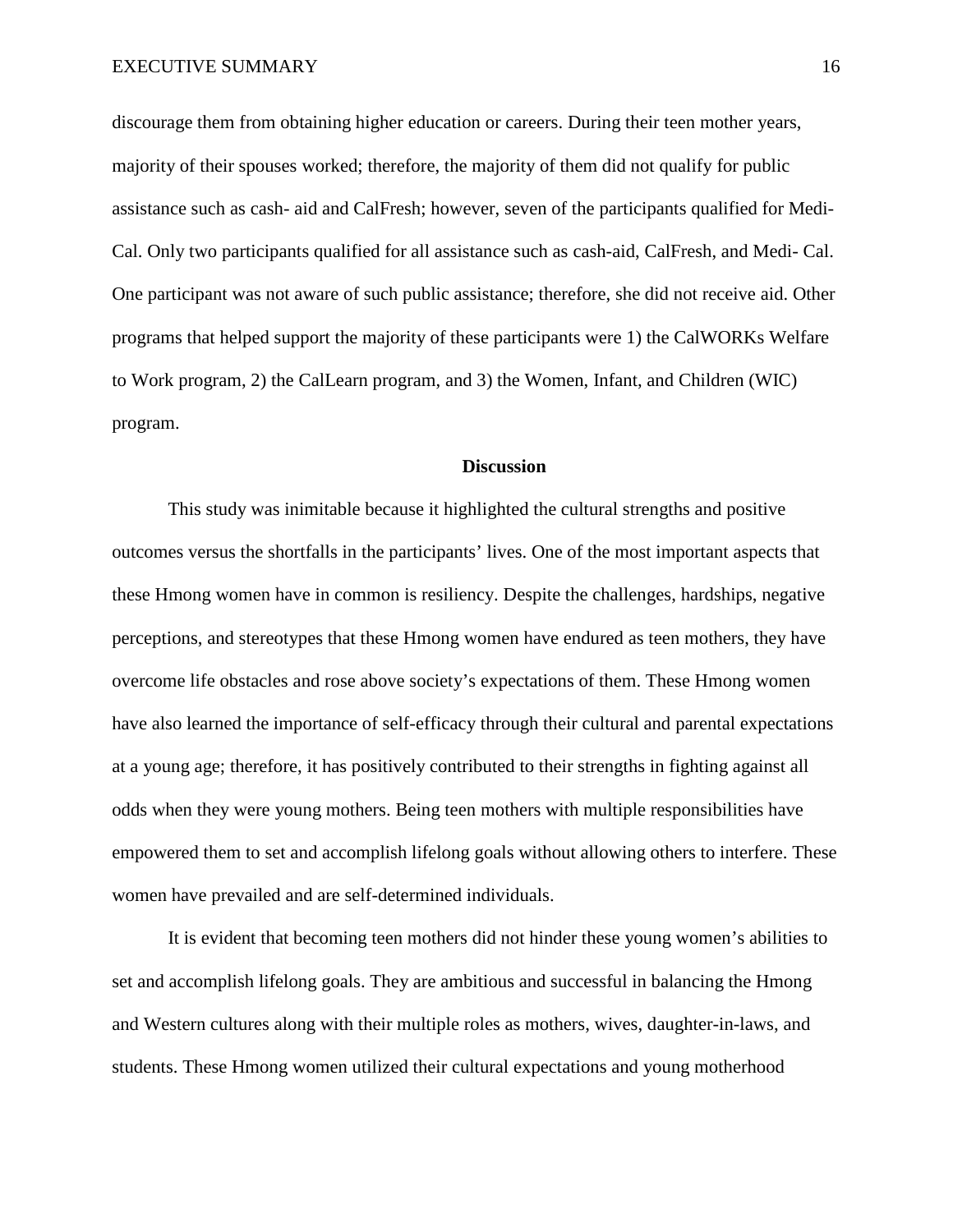experiences as the primary driving force to obtain positive results in their lives. They have made sacrifices throughout their teen motherhood years in order to pursue and achieve higher education and obtain professional careers. These Hmong women valued their cultural and parental expectations of them, in which failure is not an option in their lives.

The majority of these Hmong women were empowered by their uneducated parents to become educated. In previous studies, it was found that Hmong parents had zero to two years of formal education and the majority were unemployed compared to non-Hmong parents (Swartz, Lee, & Mortimer, 2003). These Hmong teen mothers appeared to have the obligation to fulfill their uneducated parents' dreams of coming to this country for educational opportunities, freedom, and living the American dream. They craved to live the life that their parents had only dreamed of when they lived in their homelands: Laos and Thailand. Therefore, these women also desired to teach their children to strive high and take advantage of the educational opportunities in this country; the opportunity that their grandparents did not have or could not afford in Laos or Thailand.

These Hmong teen mothers were able to become resilient against all odds due to their self-efficacy, effective programs, and cultural expectations. In addition, their parents' high expectations and childhood experiences strongly shaped their mentality about how to become good and hardworking females. These expectations had been instilled in them as early as they could remember; therefore, it had inspired them to be independent and tough within their own skin regardless of the challenges of being young mothers.

In addition to facing cultural obstacles, these Hmong women also endured the challenges of poverty and lack of support in the educational arena during their teen parenting years. Two of the main barriers to resiliency were the lack of financial support programs and childcare centers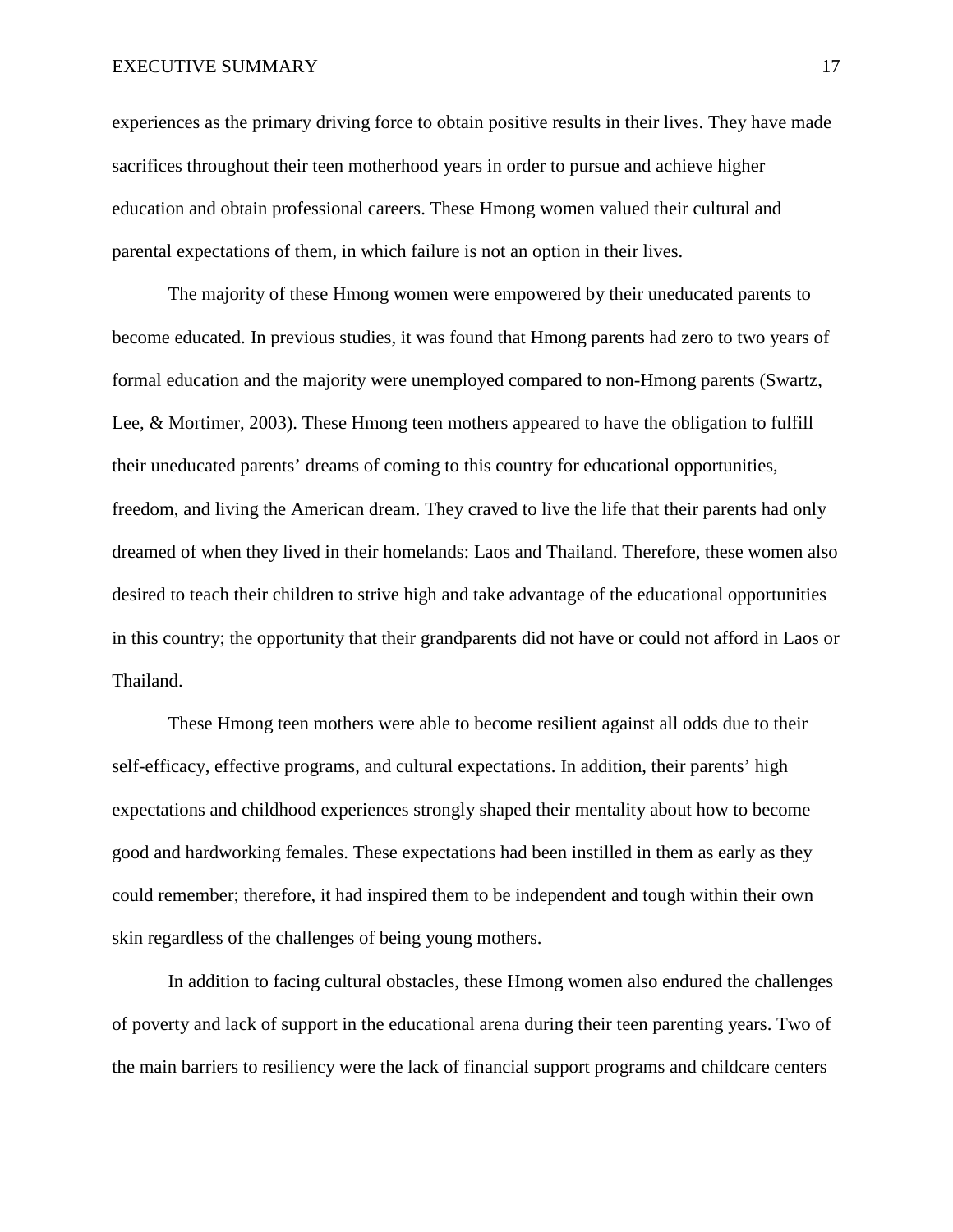on school campuses. Those participants whose husbands were working and their salaries were slightly above the CalWORKs income guideline did not qualify for additional monetary assistance besides Medi-Cal. For this reason, these teen mothers and their families remained as low-income households and lived in poverty while their children were young. Due to having low-income, all of the participants lived in multi-generation homes with their in-laws.

### **Recommendations for Future Research**

There were only few research studies that have shown positive achievements for young parents, especially teen mothers. As a result, the majority of the previous literature on pregnant and parenting teens has been negative, which showcased the teen mothers as having no or little aspirations for higher education and life goals. In contrast, the results from this study suggested that additional research on the resiliency among teen mothers or parents need to be conducted in the future. There is a great need for more qualitative studies to highlight the lived experiences and positive outcomes of teen mothers and fathers from different ethnic backgrounds to find out how social workers, advocacy groups, policymakers, and other professionals can further support them in becoming resilient and successful. Promoting resiliency among teen mothers and parents will help lawmakers and agencies in allotting more funding to develop effective educational, financial, and resiliency-based programs to assist this population and their children.

## **Implications for Social Work Practice**

The findings from this study have important implications for social work practice with teen mothers in the micro and macro levels. At the micro level, it is essential that social workers are cultural competent and learn to develop a good understanding about the Hmong culture and its historical and present practices. Social workers should act as mediators and educators, and bridge the gaps between the Hmong families and the criminal justice system in this country due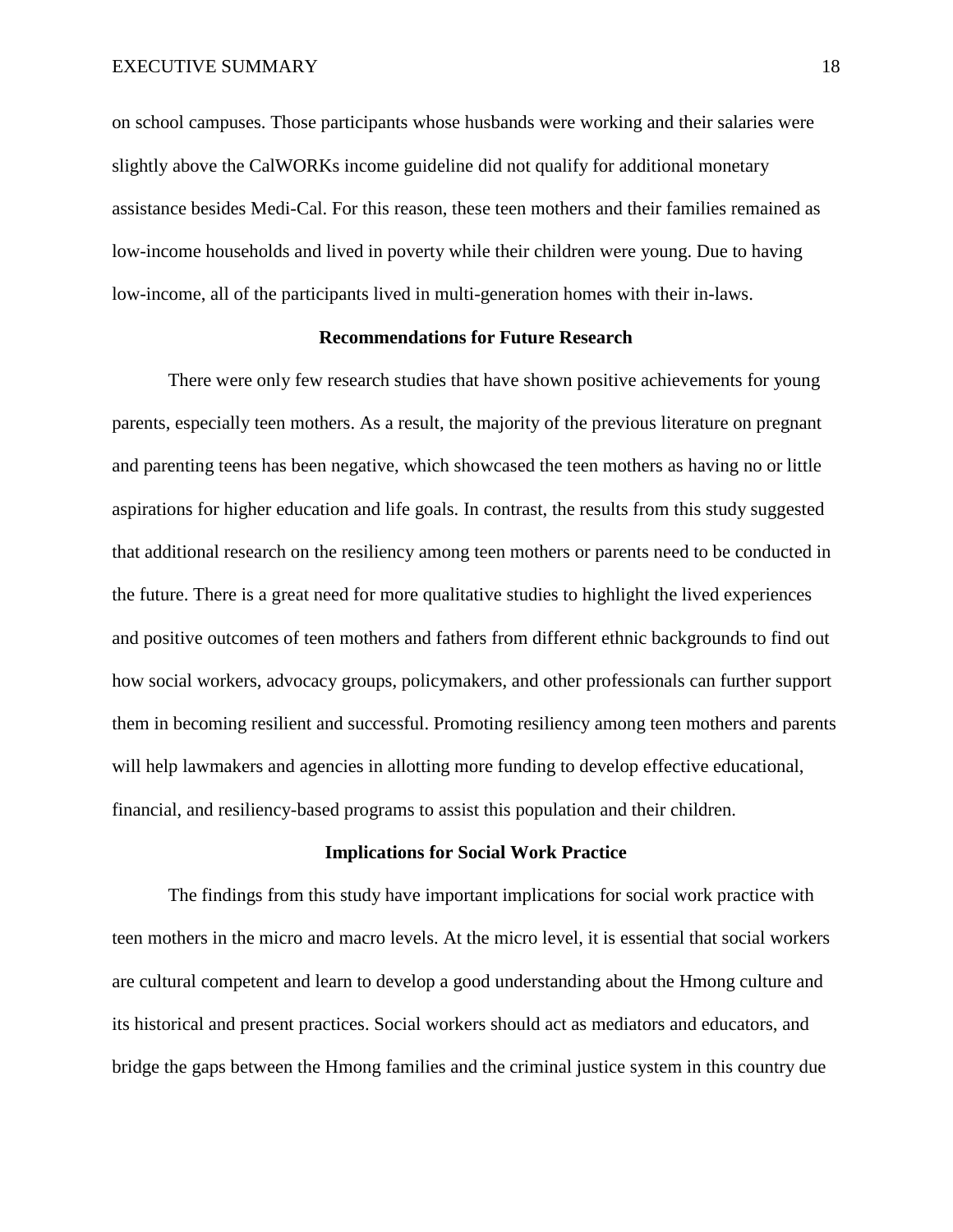to society's misperceptions of early marriages and statutory rape among Hmong couples. Social workers should advocate for the Hmong teen mothers and their spouses by educating the law enforcement agencies and justice system on the cultural norms within the Hmong community.

Moreover, social workers that work with the teen parents in the CalLearn program need to do thorough assessments on the Hmong teen mothers to become aware of their marital status, whether or not it is cultural or civil. This is an important aspect because it would assist the social workers in developing realistic goals while using their client's environmental support systems.

Due to the fact that the Hmong adolescent mothers have been oppressed within their own culture and in the Western society, it is important for social workers to not segregate them or treat them lesser than their counterparts; instead, help them to increase their self-esteem and selfconfident. In addition, social workers must possess positive characteristics of being role models and mentors for these Hmong teen mothers who may not have encouraging or educated adults in their lives. Social workers should provide Hmong teen mothers with ample opportunities to discuss and explore educational and career paths. When working with Hmong teen mothers who are hopeless and uncertain about their futures, social workers need to utilize the strengths-based approach to highlight their positive achievements. Social workers need to acknowledge that young Hmong mothers who are willing to raise their children while pursuing their education are already resilient.

In the foster care system, social workers must learn to be culturally sensitive and resourceful when working with teen mothers. As for the teen mothers who are foster youths in the child welfare system, it is crucial that the social workers become one of their main support system and their strongest advocates. Social workers in the child welfare agencies need to be resourceful and provide the teen mothers with referrals to supportive programs that will help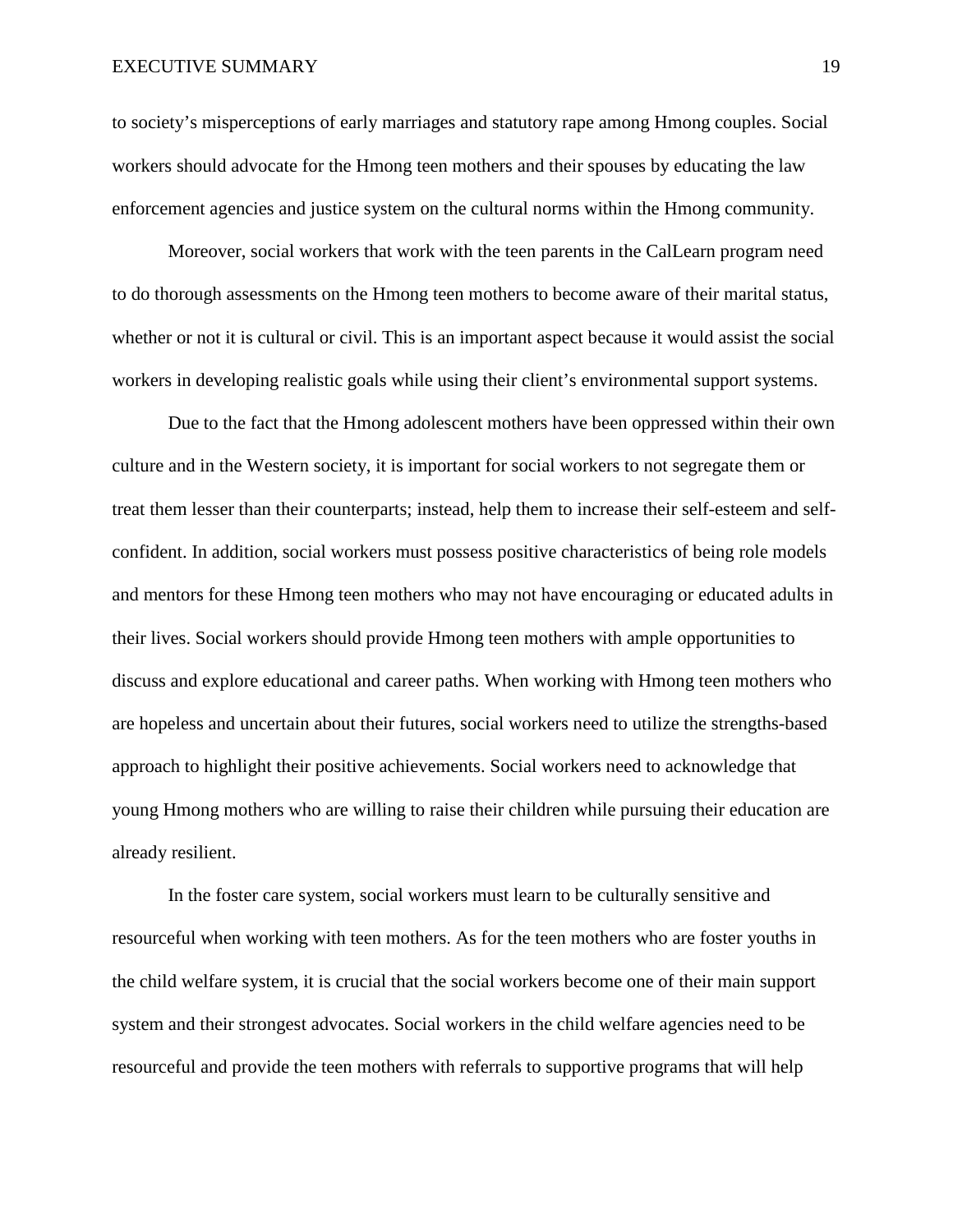these individuals connect with caring adults in their families and communities. Therefore, foster teen mothers will learn to make healthy decisions so they will not repeat the cycle of abuse or neglect for their own children. It is believed that social workers can empower teen mothers when they are able to put themselves in their clients' shoes in order to understand their pain, suffer, and hardships. This will encourage the social workers to have faith in the teen mothers and help them to put forth the effort toward becoming resilient.

At the macro level, it is important that social workers and other professionals working with the teen parent population advocate for more financial, educational, childcare, and resilientbased programs to assist them and their young children. School social workers should also advocate on behalf of teen mothers, allow them to voice their needs in school, assist them with their challenges of being students and young mothers, and support them in thriving in the educational arena. School social workers along with the school districts must accurately assess the needs of on-campus childcare centers for the teen mothers and their children. As a result, they should work closely with policymakers to obtain funding sources in order to provide childcare centers on campuses. By providing such services, this will result in an increase of teen mothers' attendance, self-esteem, and motivation to stay in school. In addition, school social workers, counselors, and teachers should work closely with teen mothers and expose them to higher educational opportunities beyond high school. They should not treat teen mothers any different than the non-teen mothers.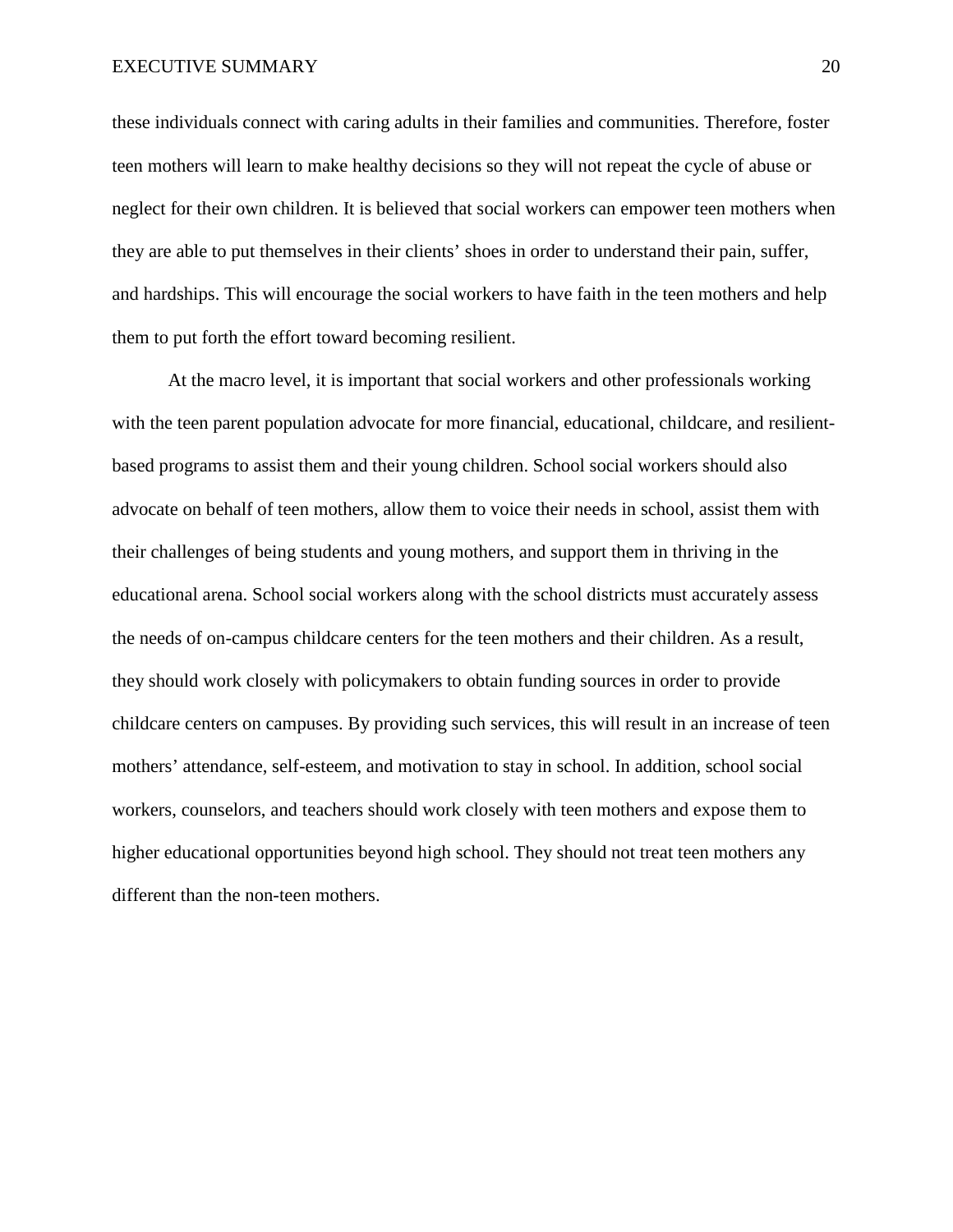### References

- Bandura, A. (1993). Perceived self-efficacy in cognitive-development and functioning. *Educational Psychologist*, *28*(2), 117-148.
- Berglas, N., Brindis, C., & Cohen, J. (2003). Adolescent pregnancy and childbearing in California. *California Research Bureau*. California State Library Foundation. Retrieved from http://www.library.ca.gov/crb/03/07/03- 007.pdf
- Bowman, S. J. (2013). From her perspective: Reflections of teenage pregnancy and parenthood. *St. Catherine University and University of St. Thomas School of Social Work: Master of Social Work Clinical Research Papers.* Paper 155. Available from http://www.sophia.stkate.edu/msw\_papers/155
- Creswell, J. (2007). *Qualitative inquiry & research design: Choosing among five approaches*. Thousand Oaks, CA: Sage.
- Dyer, J., & McGuinness, T. (1996). Resilience: Analysis of the concept. *Archives of Psychiatric Nursing*, *10*(5), 276-282.
- Early, T., & GlenMaye, L. (2000). Valuing families: Social work practice with families from a strengths perspective. *Social Work*, *45*(2), 118-130.
- Earvolino-Ramirez, M. (2007). Resilience: A concept analysis. *Nursing Forum*, *42*(2), 73-82.
- Jamal, L. (2014). *Teen mother perceptions of support program influences on self- efficacy, Parenting-efficacy, and school success* (Doctoral dissertation). Retrieved from ProQuest, Dissertations and Theses database. (UMI No. 3630423).
- Klaw, E. (2008). Understanding Urban adolescent mothers' visions of the future in terms of possible selves. *Journal of Human Behavior in the Social Environment, 18*(4), 441-462.
- Martin, A., & Dowson, M. (2009). Interpersonal relationships, motivation, engagement, and achievement: Yields for theory, current issues, and educational practice. *Review of Educational Research*, *79*(1), 327-365.
- Schultz, G. (2014). *Resiliency and hope: A phenomenological exploration of the spiritual and educational needs of teen mothers* (Doctoral dissertation). Retrieved from ProQuest, Dissertations and Theses database. (UMI No. 3629111).
- Swartz, T., Lee, J., & Mortimer, J. (2003). Achievements of first-generation Hmong youth: Findings from the youth development study. *CURA Reporter*. 15-21.
- U.S. Department of Health and Human Services, National Vital Statistics Reports. (2013). *Births: Final data for 2012.* Retrieved from http://www.cdc.gov/nchs/data/nvsr/nvsr62/nvsr62\_09.pdf